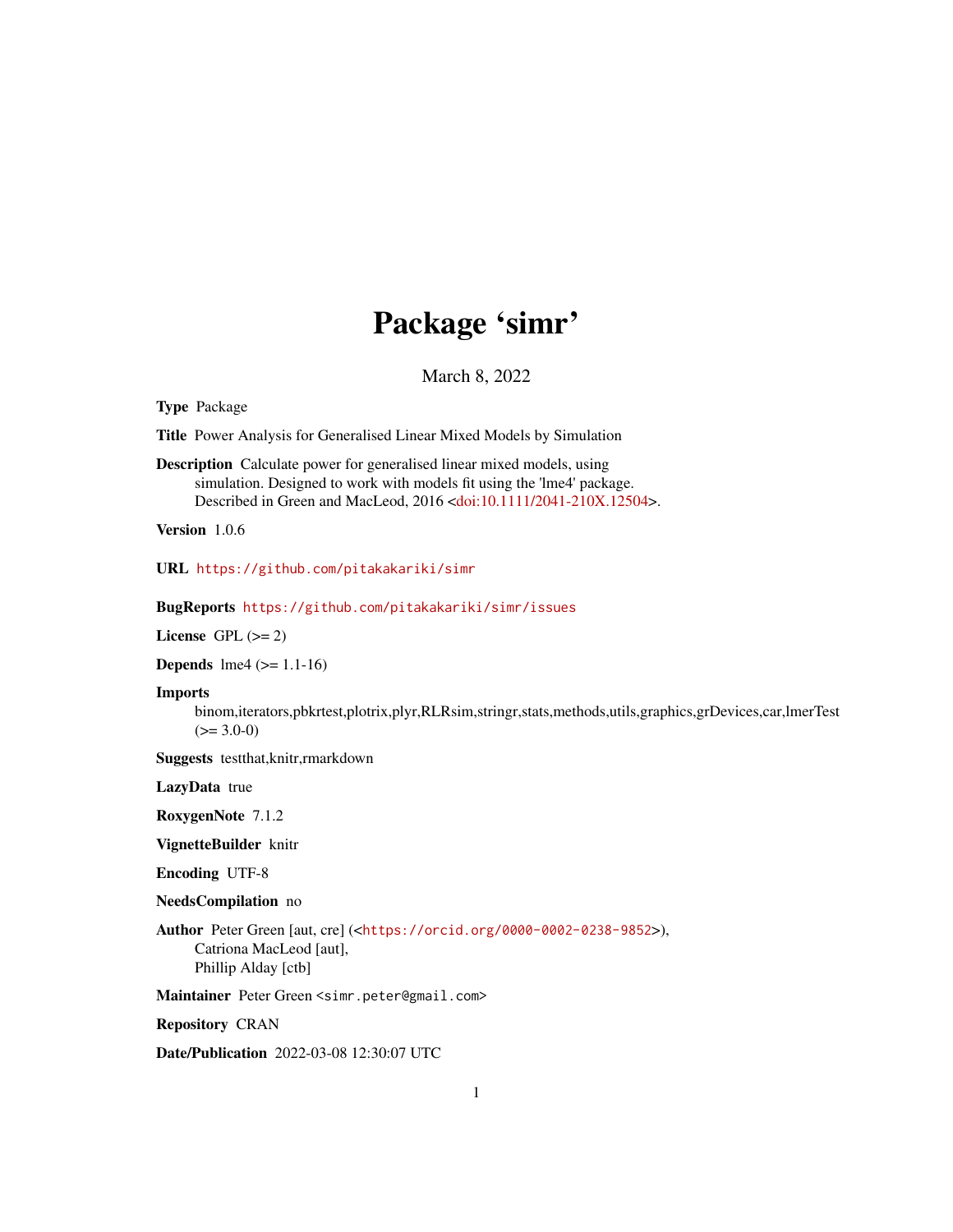## <span id="page-1-0"></span>R topics documented:

|  | $lastResult \dots \dots \dots \dots \dots \dots \dots \dots \dots \dots \dots \dots \dots \dots \dots \dots \dots$ |
|--|--------------------------------------------------------------------------------------------------------------------|
|  |                                                                                                                    |
|  |                                                                                                                    |
|  |                                                                                                                    |
|  |                                                                                                                    |
|  |                                                                                                                    |
|  |                                                                                                                    |
|  |                                                                                                                    |
|  |                                                                                                                    |
|  | 16                                                                                                                 |

simr-package *simr: Simulation-based power calculations for mixed models.*

#### Description

simr is a package that makes it easy to run simulation-based power analyses with lme4.

<span id="page-1-1"></span>doFit *Fit model to a new response.*

#### Description

This is normally an internal function, but it can be overloaded to extend simr to other packages.

#### Usage

```
doFit(y, fit, subset, ...)
```

| y         | new values for the response variable (vector or matrix depending on the model).                                                                                          |
|-----------|--------------------------------------------------------------------------------------------------------------------------------------------------------------------------|
| fit       | a previously fitted model object.                                                                                                                                        |
| subset    | boolean vector specifying how much of the data to use. If missing, the model<br>is fit to all the data. This argument needs to be implemented for powerCurve to<br>work. |
| $\ddotsc$ | additional options.                                                                                                                                                      |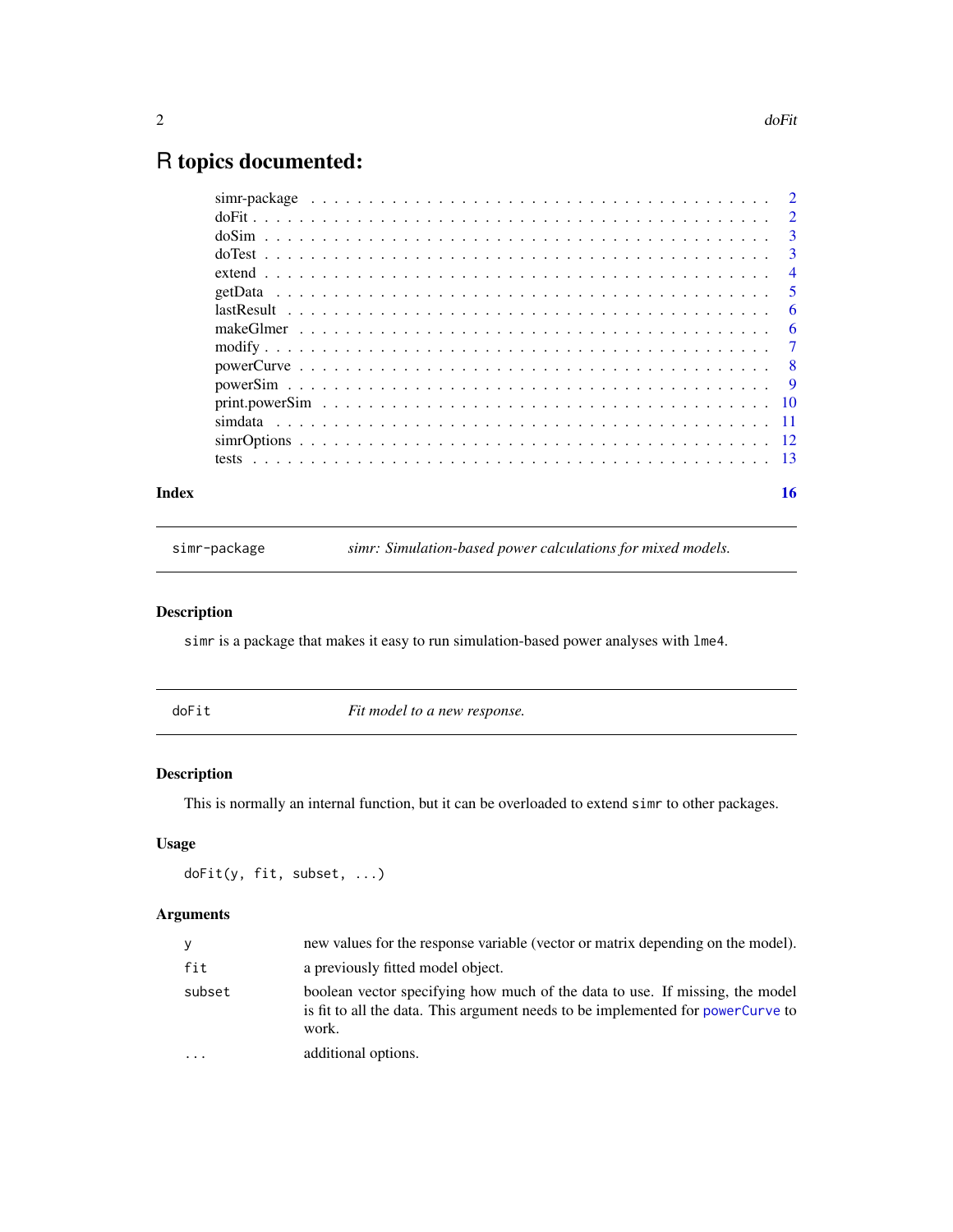#### <span id="page-2-0"></span>doSim 3

#### Value

a fitted model object.

#### <span id="page-2-1"></span>doSim *Generate simulated response variables.*

#### Description

This is normally an internal function, but it can be overloaded to extend simr to other packages.

#### Usage

doSim(object, ...)

#### Arguments

| object               | an object to simulate from, usually a fitted model. |
|----------------------|-----------------------------------------------------|
| $\ddot{\phantom{0}}$ | additional options.                                 |

#### Value

a vector containing simulated response values (or, for models with a multivariate response such as binomial gl(m)m's, a matrix of simulated response values). Suitable as input for [doFit](#page-1-1).

<span id="page-2-2"></span>

| doTest | Apply a hypothesis test to a fitted model. |
|--------|--------------------------------------------|
|        |                                            |

#### Description

This is normally an internal function, but it can be overloaded to extend simr to other packages.

#### Usage

```
doTest(object, test, ...)
```
#### Arguments

| object | an object to apply a statistical test to, usually a fitted model. |
|--------|-------------------------------------------------------------------|
| test   | a test function, see tests.                                       |
| .      | additional options.                                               |

#### Value

a p-value with attributes describing the test.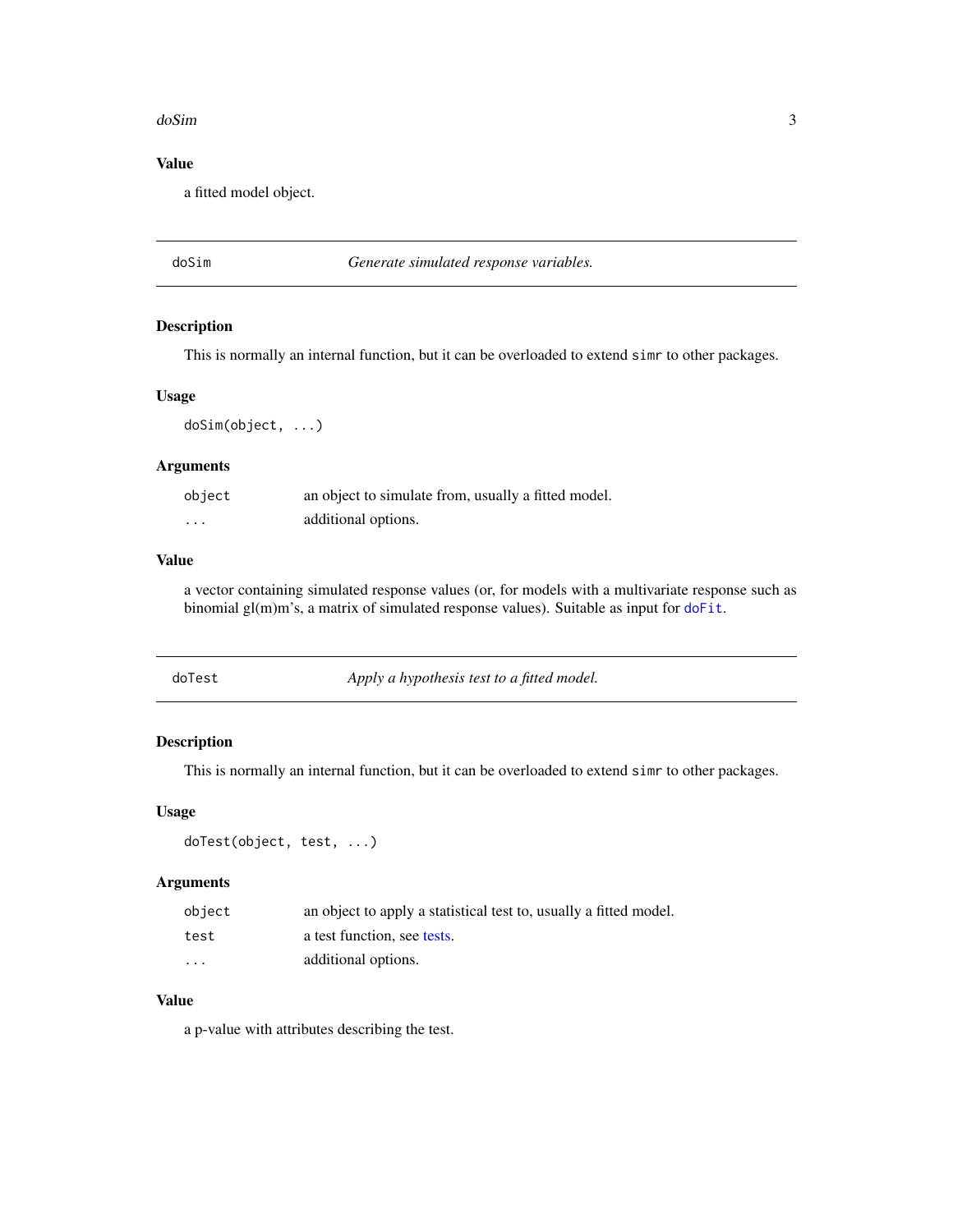<span id="page-3-0"></span>

This method increases the sample size for a model.

#### Usage

extend(object, along, within, n, values)

#### Arguments

| object | a fitted model object to extend.                                                                                                                                       |
|--------|------------------------------------------------------------------------------------------------------------------------------------------------------------------------|
| along  | the name of an explanatory variable. This variable will have its number of levels<br>extended.                                                                         |
| within | names of grouping variables, separated by "+" or ",". Each combination of<br>groups will be extended to n rows.                                                        |
| n      | number of levels: the levels of the explanatory variable will be replaced by<br>$1, 2, 3, \ldots$ , n for a continuous variable or $a, b, c, \ldots$ , n for a factor. |
| values | alternatively, you can specify a new set of levels for the explanatory variable.                                                                                       |

#### Details

extend takes "slices" through the data for each unique value of the extended variable. An extended dataset is built from n slices, with slices duplicated if necessary.

#### Value

A copy of object suitable for [doSim](#page-2-1) with an extended dataset attached as an attribute named newData.

```
fm \le lmer(y \sim x + (1|g), data=simdata)
nrow(example)
fmx1 <- extend(fm, along="x", n=20)
nrow(getData(fmx1))
fmx2 \leq -extend(fm, along="x", values=c(1, 2, 4, 8, 16))nrow(getData(fmx2))
```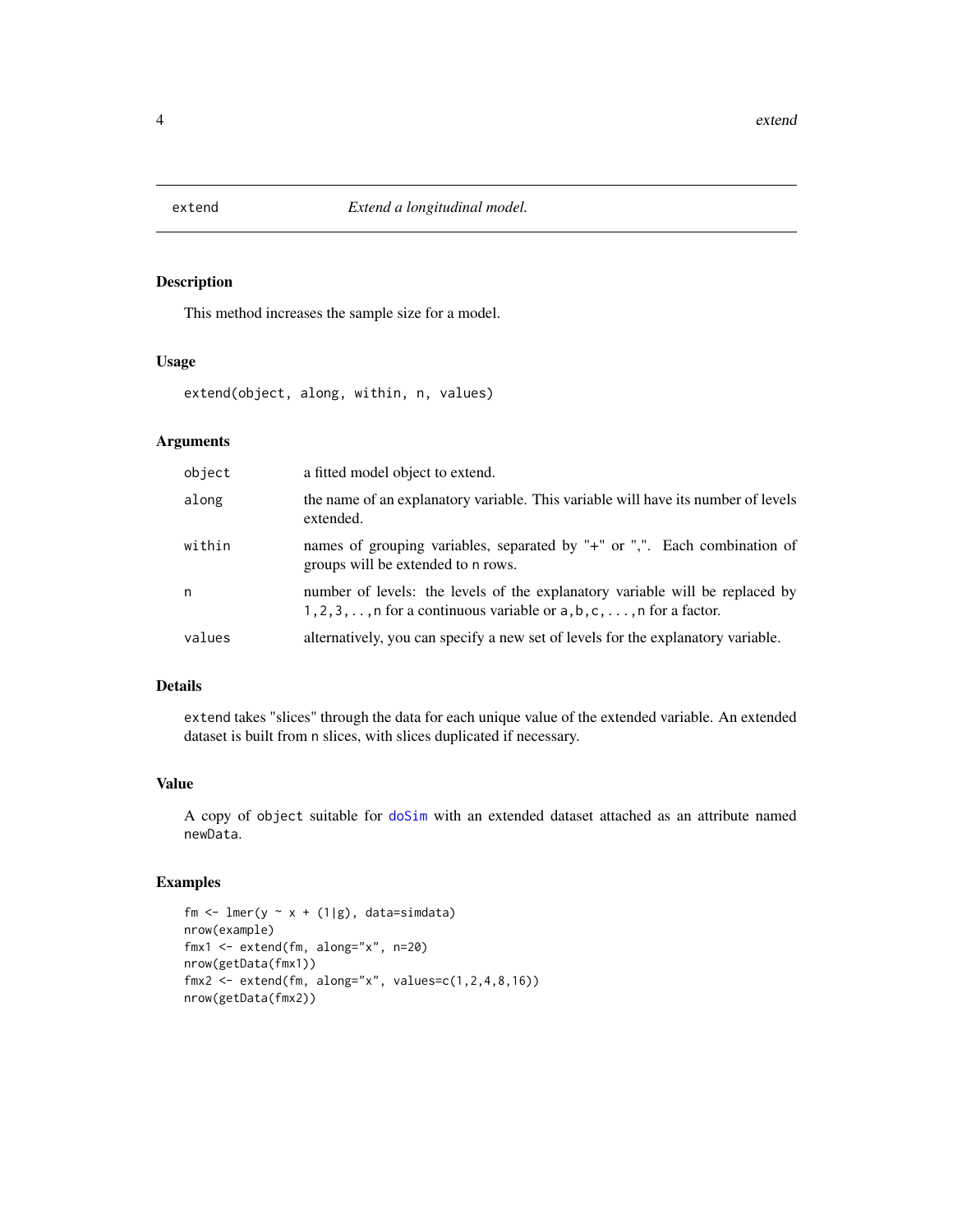<span id="page-4-1"></span><span id="page-4-0"></span>

Get the data associated with a model object.

#### Usage

getData(object)

getData(object) <- value

#### Arguments

| object | a fitted model object (e.g. an object of class mer Mod or 1m).               |
|--------|------------------------------------------------------------------------------|
| value  | a new data. Frame to replace the old one. The new data will be stored in the |
|        | newData attribute.                                                           |

#### Details

Looks for data in the following order:

- 1. The object's newData attribute, if it has been set by simr.
- 2. The data argument of getCall(object), in the environment of formula(object).

#### Value

A data.frame with the required data.

```
lm1 \leftarrow lmer(y \sim x + (1|g), data=simdata)X <- getData(lm1)
```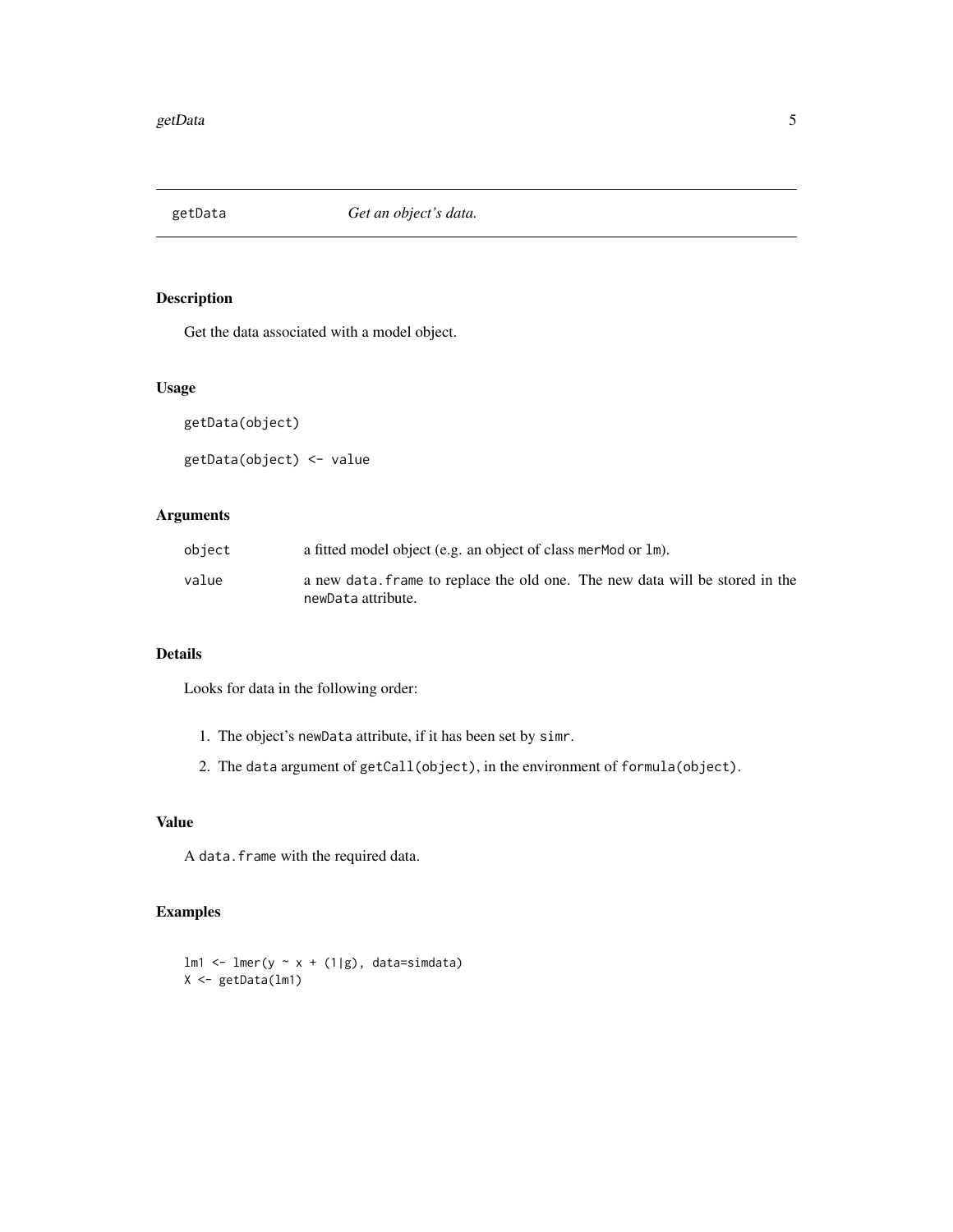<span id="page-5-0"></span>

Simulations can take a non-trivial time to run. If the user forgets to assign the result to a variable this method can recover it.

#### Usage

lastResult()

#### See Also

[.Last.value](#page-0-0)

#### Examples

```
fm1 <- lmer(y \sim x + (1|g), data=simdata)
powerSim(fm1, nsim=10)
ps1 <- lastResult()
```
makeGlmer *Create an artificial mixed model object*

#### Description

Make a [merMod](#page-0-0) object with the specified structure and parameters.

#### Usage

```
makeGlmer(formula, family, fixef, VarCorr, data)
makeLmer(formula, fixef, VarCorr, sigma, data)
```

| formula | a formula describing the model (see glmer).                                                                                |
|---------|----------------------------------------------------------------------------------------------------------------------------|
| family  | type of response variable (see $family$ ).                                                                                 |
| fixef   | vector of fixed effects                                                                                                    |
| VarCorr | variance and covariances for random effects. If there are multiple random ef-<br>fects, supply their parameters as a list. |
| data    | data. frame of explanatory variables.                                                                                      |
| sigma   | residual standard deviation.                                                                                               |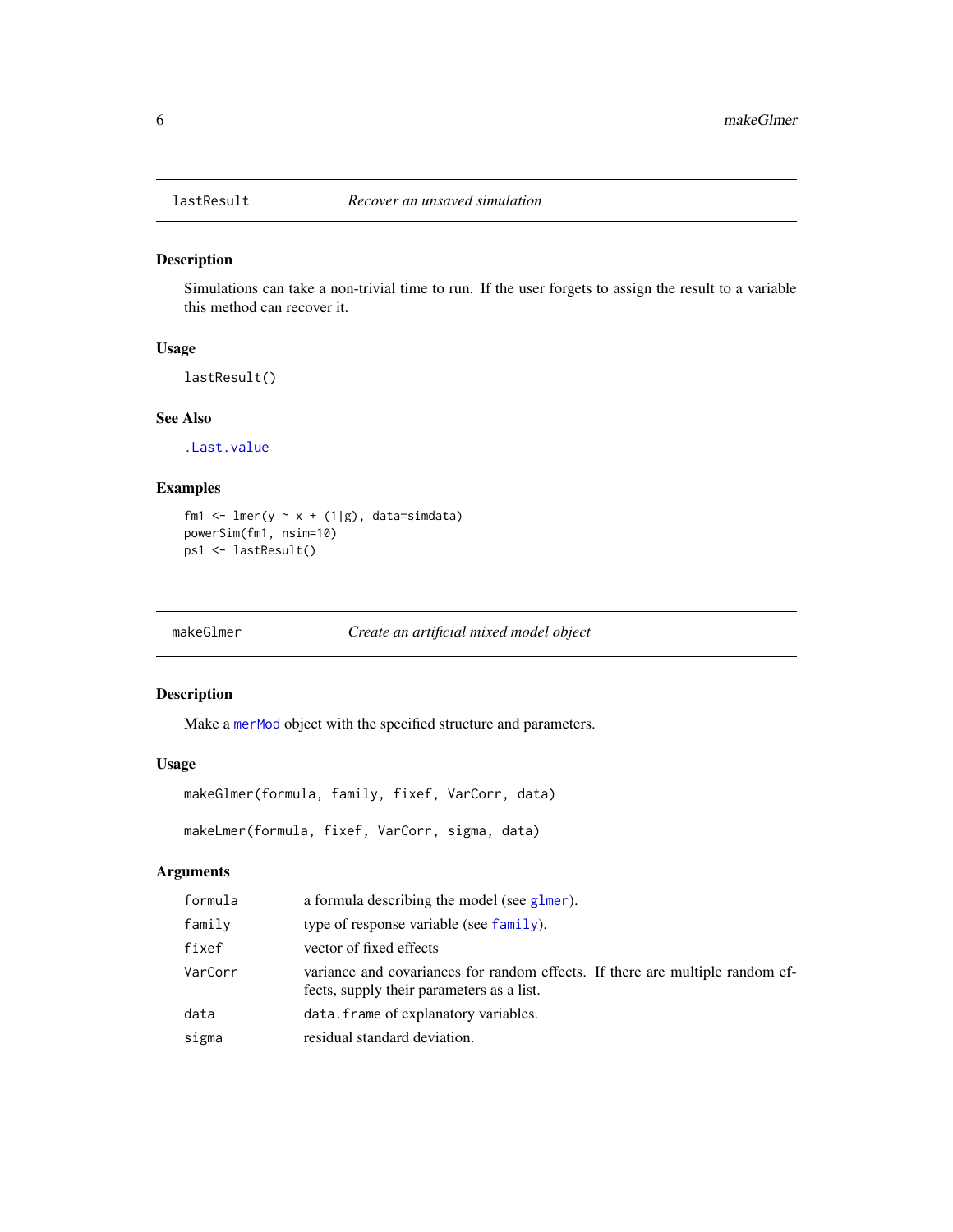<span id="page-6-0"></span>

These functions can be used to change the size of a model's fixed effects, its random effect variance/covariance matrices, or its residual variance. This gives you more control over simulations from the model.

#### Usage

fixef(object) <- value coef(object) <- value VarCorr(object) <- value sigma(object) <- value scale(object) <- value

#### Arguments

| object | a fitted model object. |
|--------|------------------------|
| value  | new parameter values.  |

#### Details

New values for VarCorr are interpreted as variances and covariances, not standard deviations and correlations. New values for sigma and scale are interpreted on the standard deviation scale. This means that both VarCorr(object)<-VarCorr(object) and sigma(object)<-sigma(object) leave object unchanged, as you would expect.

sigma<- will only change the residual standard deviation, whereas scale<- will affect both sigma and VarCorr.

These functions can be used to change the value of individual parameters, such as a single fixed effect coefficient, using standard R subsetting commands.

#### See Also

[getData](#page-4-1) if you want to modify the model's data.

```
fm \leq lmer(y \sim x + (1|g), data=simdata)
fixef(fm)
fixef(fm)["x"] <- -0.1
fixef(fm)
```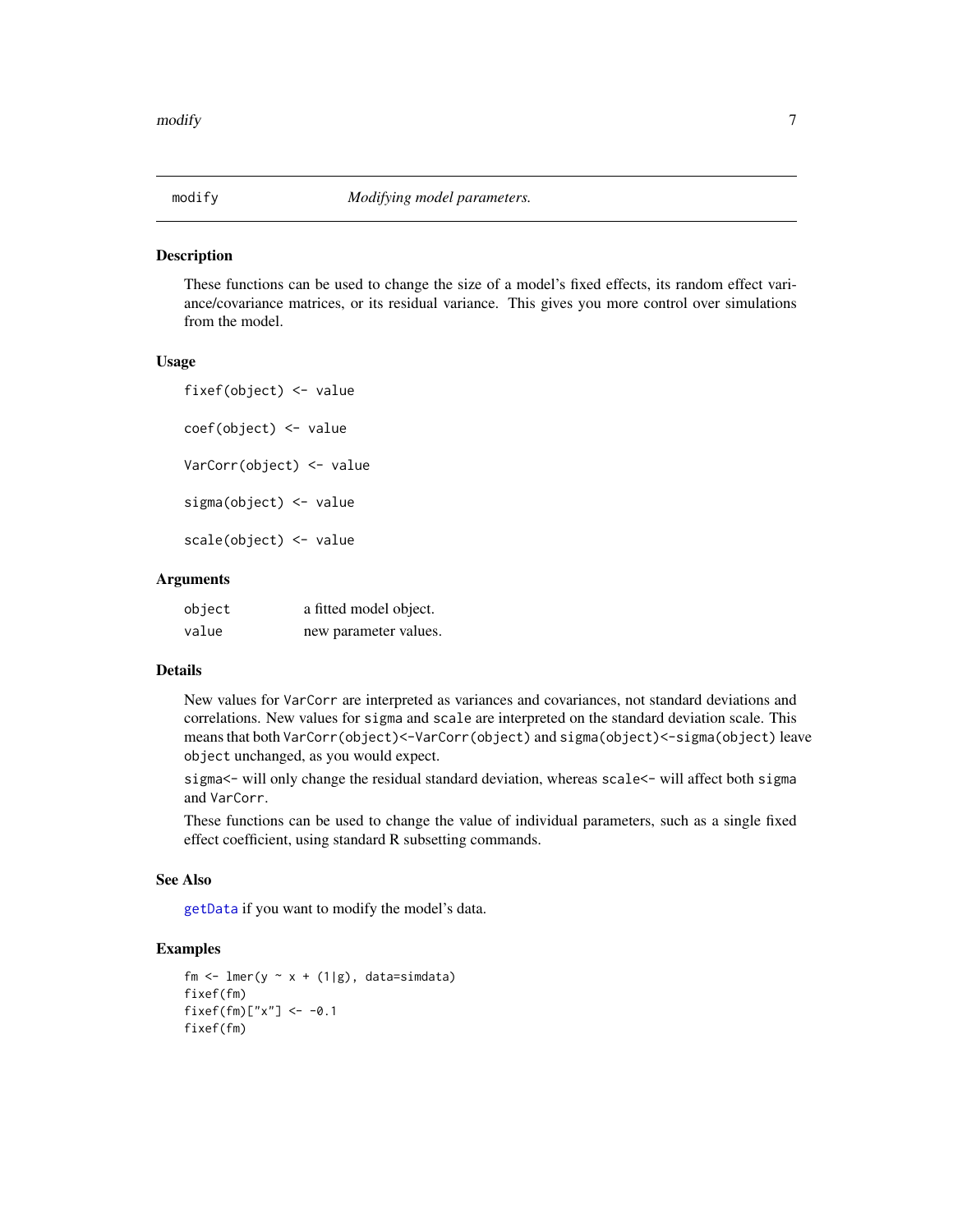<span id="page-7-1"></span><span id="page-7-0"></span>

This function runs [powerSim](#page-8-1) over a range of sample sizes.

#### Usage

```
powerCurve(
  fit,
  test = fixed(getDefaultXname(fit)),
  sim = fit,
  along = getDefaultXname(fit),
  within,
  breaks,
  seed,
  fitOpts = list(),
  test0pts = list(),simOrts = list(),...
\mathcal{L}
```

| fit      | a fitted model object (see doFit).                                                                              |
|----------|-----------------------------------------------------------------------------------------------------------------|
| test     | specify the test to perform. By default, the first fixed effect in fit will be tested.<br>(see: tests).         |
| sim      | an object to simulate from. By default this is the same as fit (see doSim).                                     |
| along    | the name of an explanatory variable. This variable will have its number of levels<br>varied.                    |
| within   | names of grouping variables, separated by "+" or ",". Each combination of<br>groups will be extended to n rows. |
| breaks   | number of levels of the variable specified by along at each point on the power<br>curve.                        |
| seed     | specify a random number generator seed, for reproducible results.                                               |
| fitOpts  | extra arguments for doFit.                                                                                      |
| test0pts | extra arguments for doTest.                                                                                     |
| simOpts  | extra arguments for doSim.                                                                                      |
| .        | any additional arguments are passed on to simroptions. Common options in-<br>clude:                             |
|          | nsim: the number of simulations to run (default is 1000).                                                       |
|          | alpha: the significance level for the statistical test (default is $0.05$ ).                                    |
|          | progress: use progress bars during calculations (default is TRUE).                                              |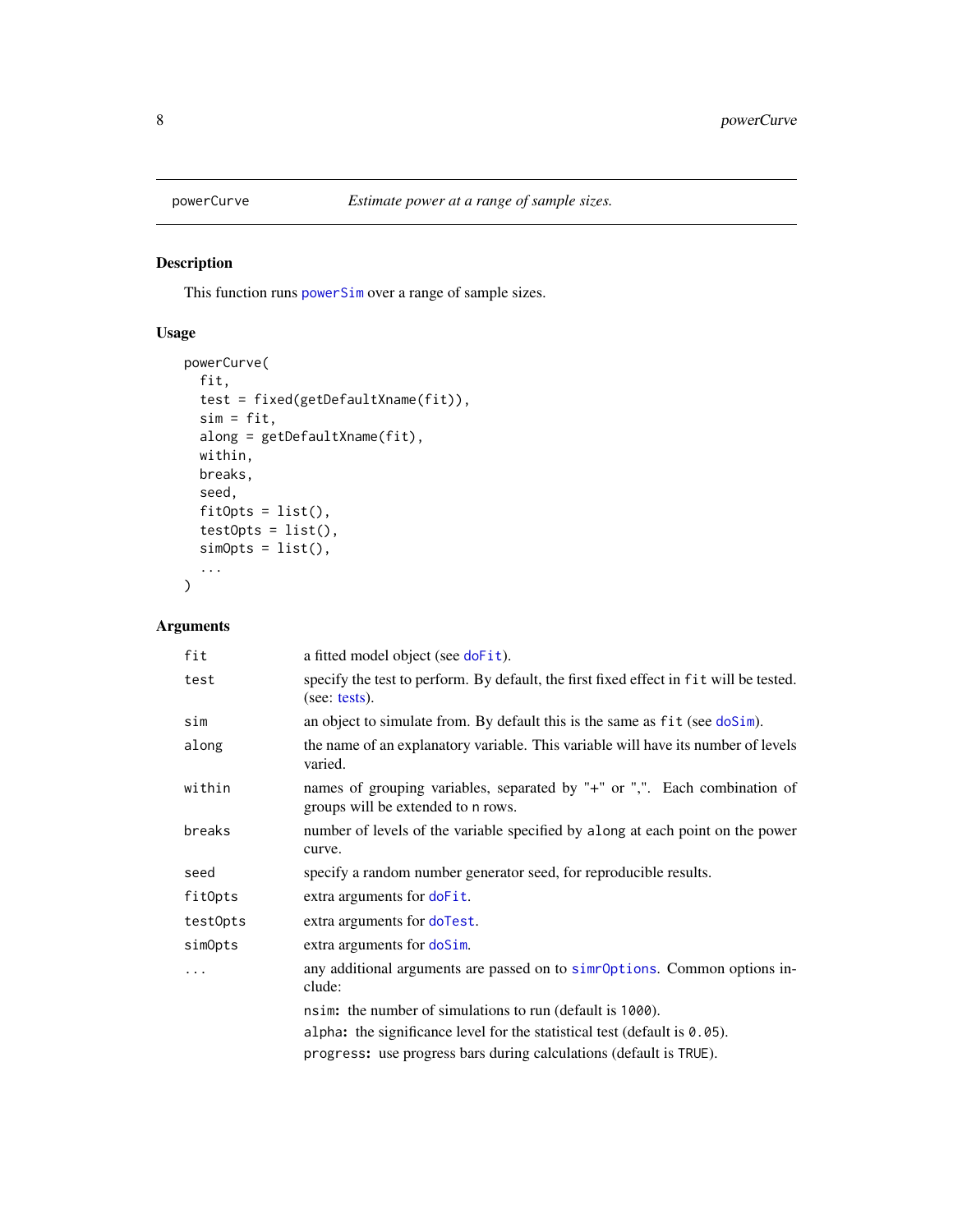#### <span id="page-8-0"></span>powerSim 9

#### See Also

[print.powerCurve](#page-9-1), [summary.powerCurve](#page-9-1), [confint.powerCurve](#page-9-1)

#### Examples

```
## Not run:
fm \leftarrow lmer(y \sim x + (1|g), data=simdata)
pc1 <- powerCurve(fm)
pc2 <- powerCurve(fm, breaks=c(4,6,8,10))
print(pc2)
plot(pc2)
```

```
## End(Not run)
```
#### <span id="page-8-1"></span>powerSim *Estimate power by simulation.*

#### Description

Perform a power analysis for a mixed model.

#### Usage

```
powerSim(
  fit,
  test = fixed(getDefaultXname(fit)),
  sim = fit,
  fitOpts = list(),
  test0pts = list(),simOrts = list(),
  seed,
  ...
\mathcal{L}
```

| fit      | a fitted model object (see doFit).                                                                      |
|----------|---------------------------------------------------------------------------------------------------------|
| test     | specify the test to perform. By default, the first fixed effect in fit will be tested.<br>(see: tests). |
| sim      | an object to simulate from. By default this is the same as fit (see doSim).                             |
| fitOpts  | extra arguments for doFit.                                                                              |
| testOpts | extra arguments for doTest.                                                                             |
| simOpts  | extra arguments for doSim.                                                                              |
| seed     | specify a random number generator seed, for reproducible results.                                       |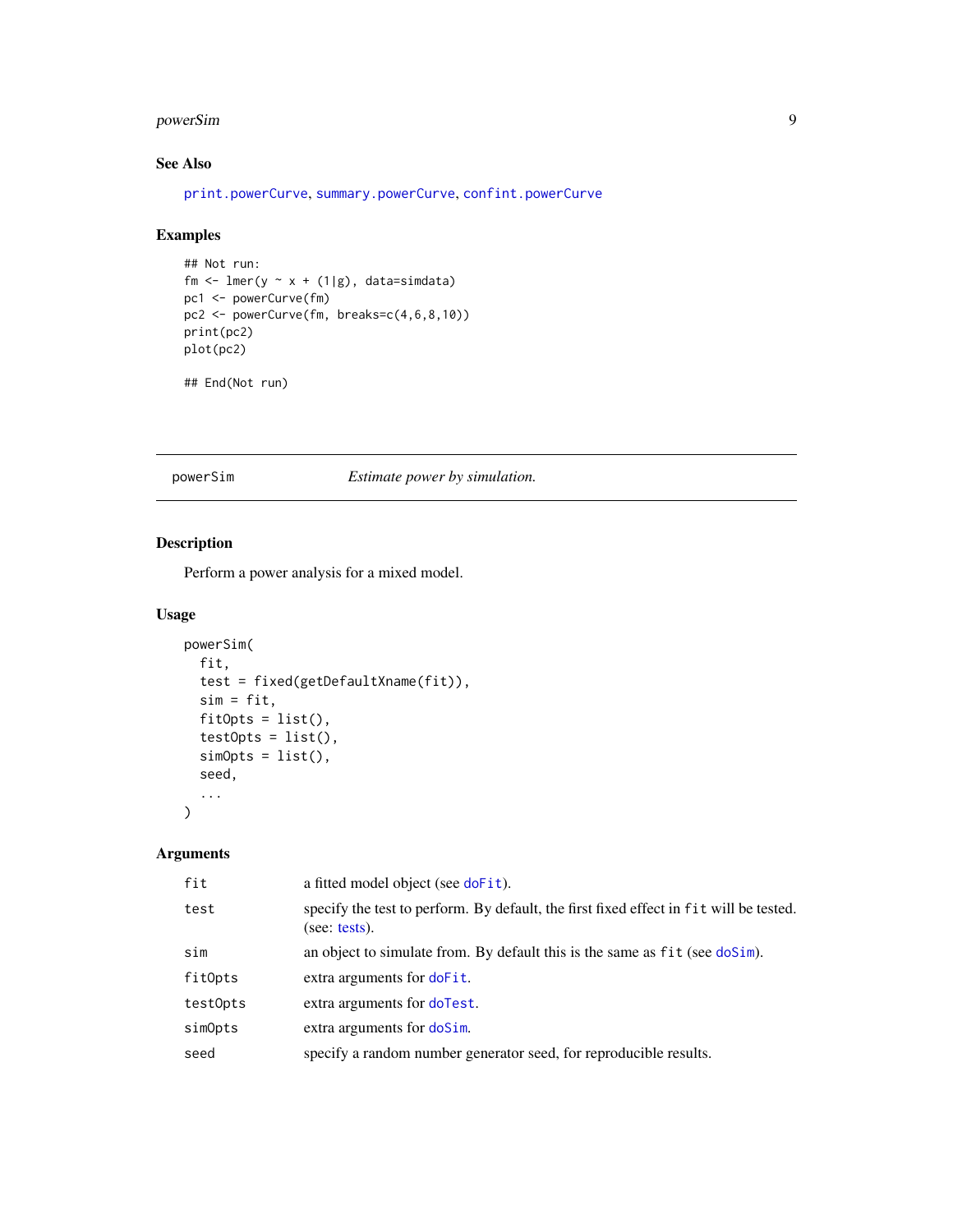<span id="page-9-0"></span>

| $\cdot$ $\cdot$ $\cdot$ | any additional arguments are passed on to simploptions. Common options in-<br>clude:       |
|-------------------------|--------------------------------------------------------------------------------------------|
|                         | nsim: the number of simulations to run (default is 1000).                                  |
|                         | alpha: the significance level for the statistical test (default is $\theta$ , $\theta$ 5). |
|                         |                                                                                            |

progress: use progress bars during calculations (default is TRUE).

#### See Also

[print.powerSim](#page-9-2), [summary.powerSim](#page-9-1), [confint.powerSim](#page-9-1)

#### Examples

```
fm1 <- lmer(y \sim x + (1|g), data=simdata)
powerSim(fm1, nsim=10)
```
<span id="page-9-2"></span>print.powerSim *Report simulation results*

#### <span id="page-9-1"></span>Description

Describe and extract power simulation results

#### Usage

```
## S3 method for class 'powerSim'
print(x, alpha = x$alpha, level = 0.95, ...)## S3 method for class 'powerCurve'
print(x, \ldots)## S3 method for class 'powerSim'
summary(
 object,
 alpha = object$alpha,
 level = 0.95,
 method = getSimrOption("binom"),
  ...
)
## S3 method for class 'powerCurve'
summary(
 object,
  alpha = object$alpha,
  level = 0.95,method = getSimrOption("binom"),
  ...
```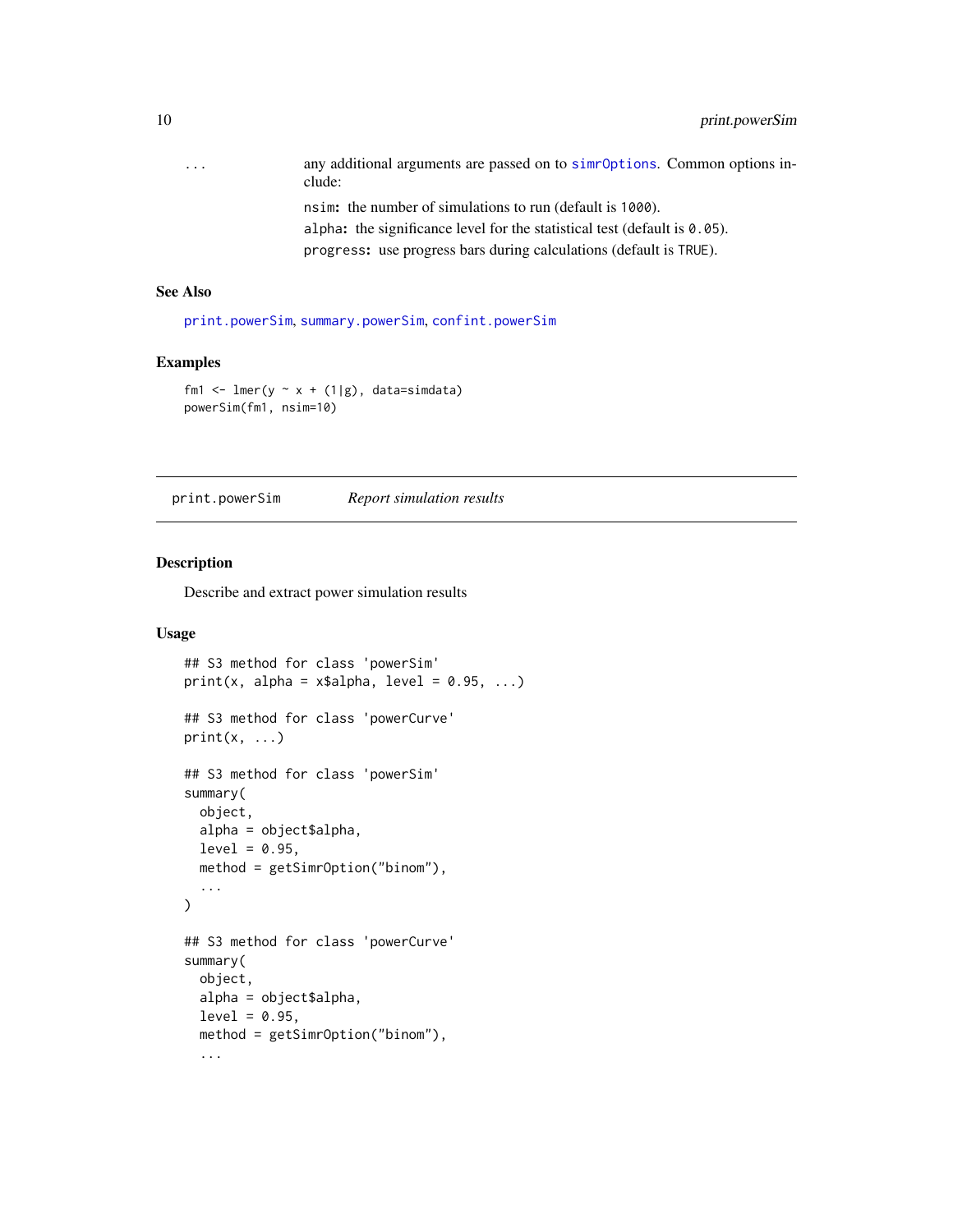#### <span id="page-10-0"></span>simdata and the state of the state of the state of the state of the state of the state of the state of the state of the state of the state of the state of the state of the state of the state of the state of the state of th

```
\mathcal{L}## S3 method for class 'powerSim'
confint(
  object,
  parm,
  level = 0.95,method = getSimrOption("binom"),
  alpha = object$alpha,
  ...
\mathcal{L}## S3 method for class 'powerCurve'
```

```
confint(object, parm, level = 0.95, method = getSimrOption("binom"), ...)
```
#### Arguments

| $\mathsf{x}$ | a powerSim or powerCurve object                                                                                                                                                                                                                                                                    |
|--------------|----------------------------------------------------------------------------------------------------------------------------------------------------------------------------------------------------------------------------------------------------------------------------------------------------|
| alpha        | the significance level for the statistical test (default is that used in the call to<br>powerSim).                                                                                                                                                                                                 |
| level        | confidence level for power estimate                                                                                                                                                                                                                                                                |
| .            | additional arguments to pass to binom::binom.confint()                                                                                                                                                                                                                                             |
|              | alpha refers to the threshold for an effect being significant and thus directly<br>determines the point estimate for the power calculation. Level is the confidence<br>level that is calculated for this point evidence and determines the width/coverage<br>of the confidence interval for power. |
| object       | a powerSim or powerCurve object                                                                                                                                                                                                                                                                    |
| method       | method to use for computing binomial confidence intervals (see binom: :binom.confint())                                                                                                                                                                                                            |
| parm         | currently ignored, included for S3 compatibility with stats:: confint                                                                                                                                                                                                                              |

#### See Also

[binom::binom.confint](#page-0-0), [powerSim](#page-8-1), [powerCurve](#page-7-1)

| Example dataset. |  |
|------------------|--|
|                  |  |

#### Description

A simple artificial data set used in the tutorial. There are two response variables, a Poisson count z and a Gaussian response y. There is a continuous predictor x with ten values {1,2,...,10} and a categorical predictor g with three levels {a,b,c}.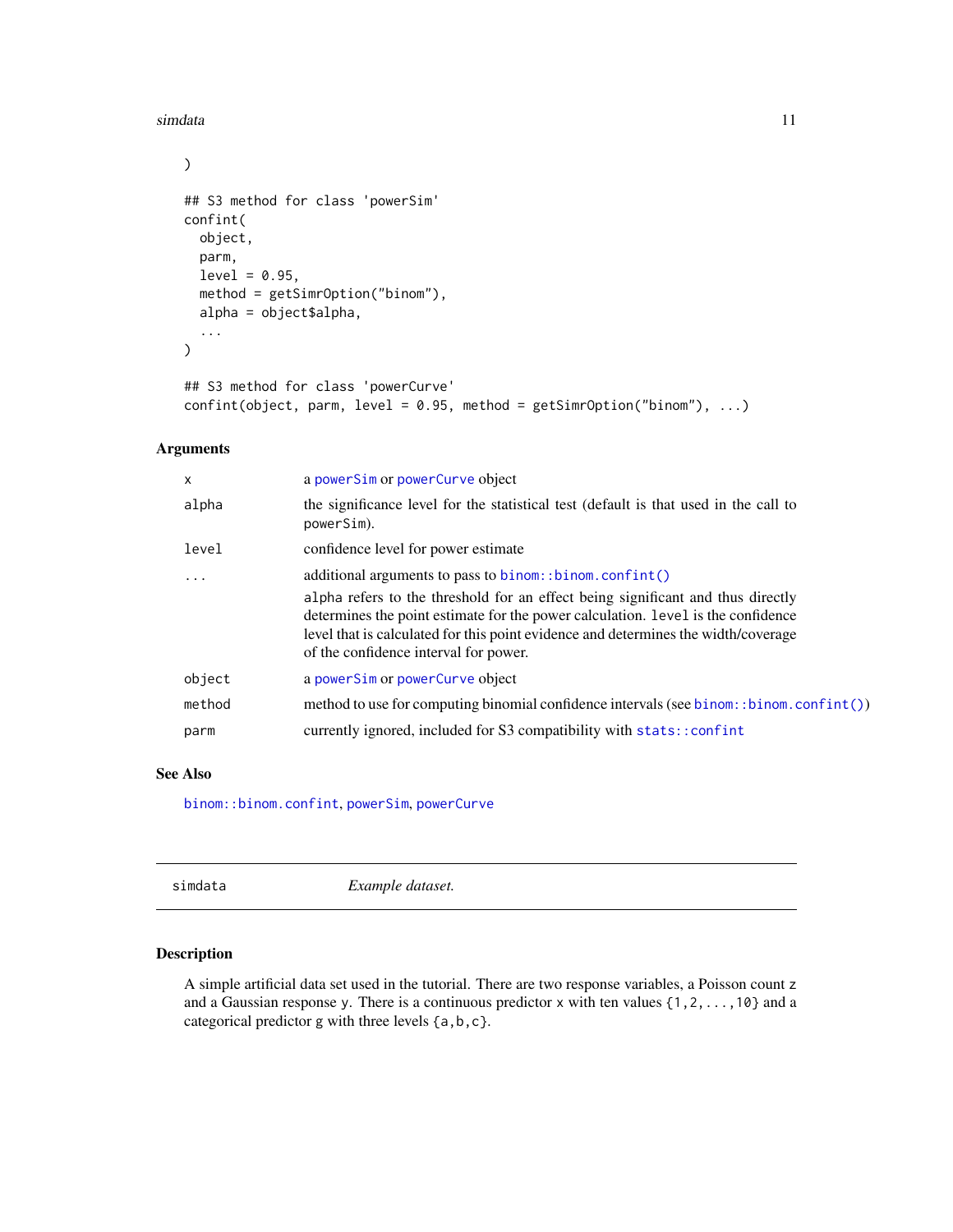<span id="page-11-1"></span><span id="page-11-0"></span>

Control the default behaviour of simr analyses.

#### Usage

```
simrOptions(...)
```
getSimrOption(opt)

#### Arguments

| $\cdots$ | a list of names to get options, or a named list of new values to set options. |
|----------|-------------------------------------------------------------------------------|
| opt      | option name (character string).                                               |

#### Value

getSimrOption returns the current value for the option x.

simrOptions returns

- 1. a named list of all options, if no arguments are given.
- 2. a named list of specified options, if a list of option names is given.
- 3. (invisibly) a named list of changed options with their previous values, if options are set.

#### Options in simr

Options that can be set with this method (and their default values).

nsim default number of simulations (1000).

alpha default confidence level (0.05).

progress use progress bars during calculations (TRUE).

binom method for calculating confidence intervals ("exact").

pbnsim number of simulations for parametric bootstrap tests using pbkrtest (100).

pcmin minimum number of levels for the smallest point on a [powerCurve](#page-7-1) (3).

pcmax maximum number of points on the default [powerCurve](#page-7-1) (10).

observedPowerWarning warn if an unmodified fitted model is used (TRUE).

carTestType type of test, i.e. type of sum of squares, for tests performed with  $car:Annova ("II").$ 

- lmerTestDdf approximation to use for denominator degrees of freedom for tests performed with [lmerTest](#page-0-0) ("Satterthwaite"). Note that setting this option to "lme4" will reduce the lmerTest model to an lme4 model and break functionality based on lmerTest.
- lmerTestType type of test, i.e. type of sum of squares, for F-tests performed with [lmerTest::anova.lmerModLmerTest](#page-0-0) (2). Note that unlike the tests performed with car::Anova, the test type must be given as a number and not a character.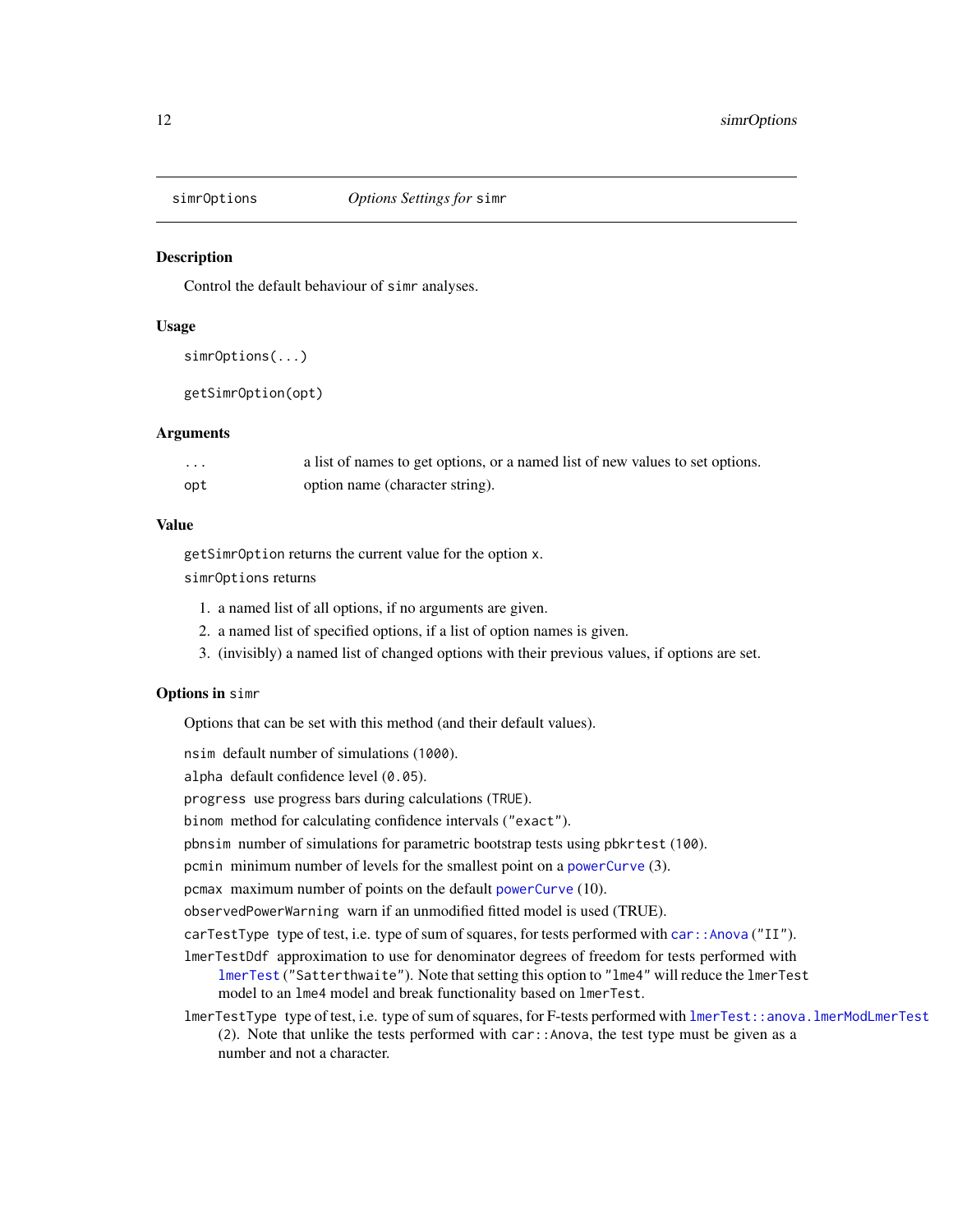<span id="page-12-0"></span>tests and the state of the state of the state of the state of the state of the state of the state of the state of the state of the state of the state of the state of the state of the state of the state of the state of the

#### Examples

```
getSimrOption("nsim")
oldopts <- simrOptions(nsim=5)
getSimrOption("nsim")
simrOptions(oldopts)
getSimrOption("nsim")
```
<span id="page-12-1"></span>tests *Specify a statistical test to apply*

#### Description

Specify a statistical test to apply

#### Usage

```
fixed(
  xname,
  method = c("z", "t", "f", "chisq", "anova", "lr", "sa", "kr", "pb")
)
compare(model, method = c("lr", "pb"))
fcompare(model, method = c("lr", "kr", "pb"))
rcompare(model, method = c("lr", "pb"))
random()
```
#### Arguments

| xname  | an explanatory variable to test (character). |
|--------|----------------------------------------------|
| method | the type of test to apply (see Details).     |
| model  | a null model for comparison (formula).       |

#### Details

fixed: Test a single fixed effect, specified by xname.

- compare: Compare the current model to a smaller one specified by the formula model.
- fcompare, rcompare: Similar to compare, but only the fixed/random part of the formula needs to be supplied.

random: Test the significance of a single random effect.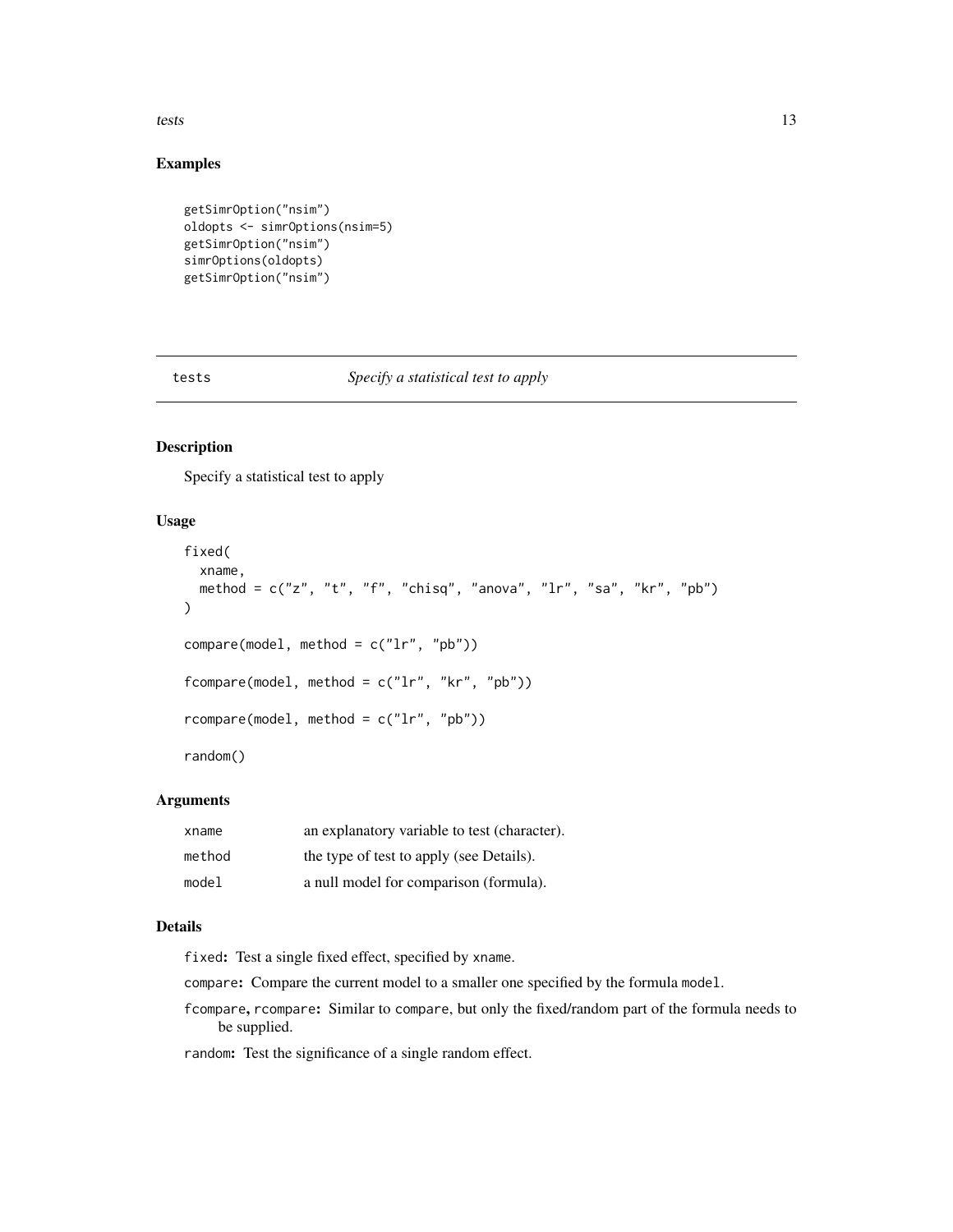#### <span id="page-13-0"></span>Value

A function which takes a fitted model as an argument and returns a single p-value.

#### Methods

The method argument can be used to specify one of the following tests. Note that "z" is an asymptotic approximation for models not fitted with [glmer](#page-0-0) and "kr" will only work with models fitted with [lmer](#page-0-0).

- z: Z-test for models fitted with [glmer](#page-0-0) (or [glm](#page-0-0)), using the p-value from [summary](#page-0-0). For models fitted with [lmer](#page-0-0), this test can be used to treat the t-values from [summary](#page-0-0) as z-values, which is equivalent to assuming infinite degrees of freedom. This asymptotic approximation seems to perform well for even medium-sized data sets, as the denominator degrees of freedom are already quite large (cf. Baayen et al. 2008) even if calculating their exact value is analytically unsolved and computationally difficult (e.g. with Satterthwaite or Kenward-Roger approximations). Setting alpha=0.045 is roughly equal to the t=2 threshold suggested by Baayen et al. (2008) and helps compensate for the slightly anti-conservative approximation.
- t: T-test for models fitted with [lm](#page-0-0). Also available for mixed models when [lmerTest](#page-0-0) is installed, using the p-value calculated using the Satterthwaite approximation for the denominator degrees of freedom by default. This can be changed by setting lmerTestDdf, see [simrOptions](#page-11-1).
- lr: Likelihood ratio test, using [anova](#page-0-0).
- f: Wald F-test, using [car::Anova](#page-0-0). Useful for examining categorical terms. For models fitted with [lmer](#page-0-0), this should yield equivalent results to method='kr'. Uses Type-II tests by default, this can be changed by setting carTestType, see [simrOptions](#page-11-1).
- chisq: Wald Chi-Square test, using [car::Anova](#page-0-0). Please note that while this is much faster than the F-test computed with Kenward-Roger, it is also known to be anti-conservative, especially for small samples. Uses Type-II tests by default, this can be changed by setting carTestType, see [simrOptions](#page-11-1).
- anova: ANOVA-style F-test, using [anova](#page-0-0) and [lmerTest::anova.lmerModLmerTest](#page-0-0). For 'lm', this yields a Type-I (sequential) test (see [anova](#page-0-0)); to use other test types, use the F-tests provided by car::Anova() (see above). For lmer, this generates Type-II tests with Satterthwaite denominator degrees of freedom by default, this can be changed by setting lmerTestDdf and lmerTestType, see [simrOptions](#page-11-1).
- kr: Kenward-Roger test, using [KRmodcomp](#page-0-0). This only applies to models fitted with [lmer](#page-0-0), and compares models with different fixed effect specifications but equivalent random effects.
- pb: Parametric bootstrap test, using [PBmodcomp](#page-0-0). This test will be very accurate, but is also very computationally expensive.

Tests using random for a single random effect call [exactRLRT](#page-0-0).

#### References

Baayen, R. H., Davidson, D. J., and Bates, D. M. (2008). Mixed-effects modeling with crossed random effects for subjects and items. Journal of Memory and Language, 59, 390–412.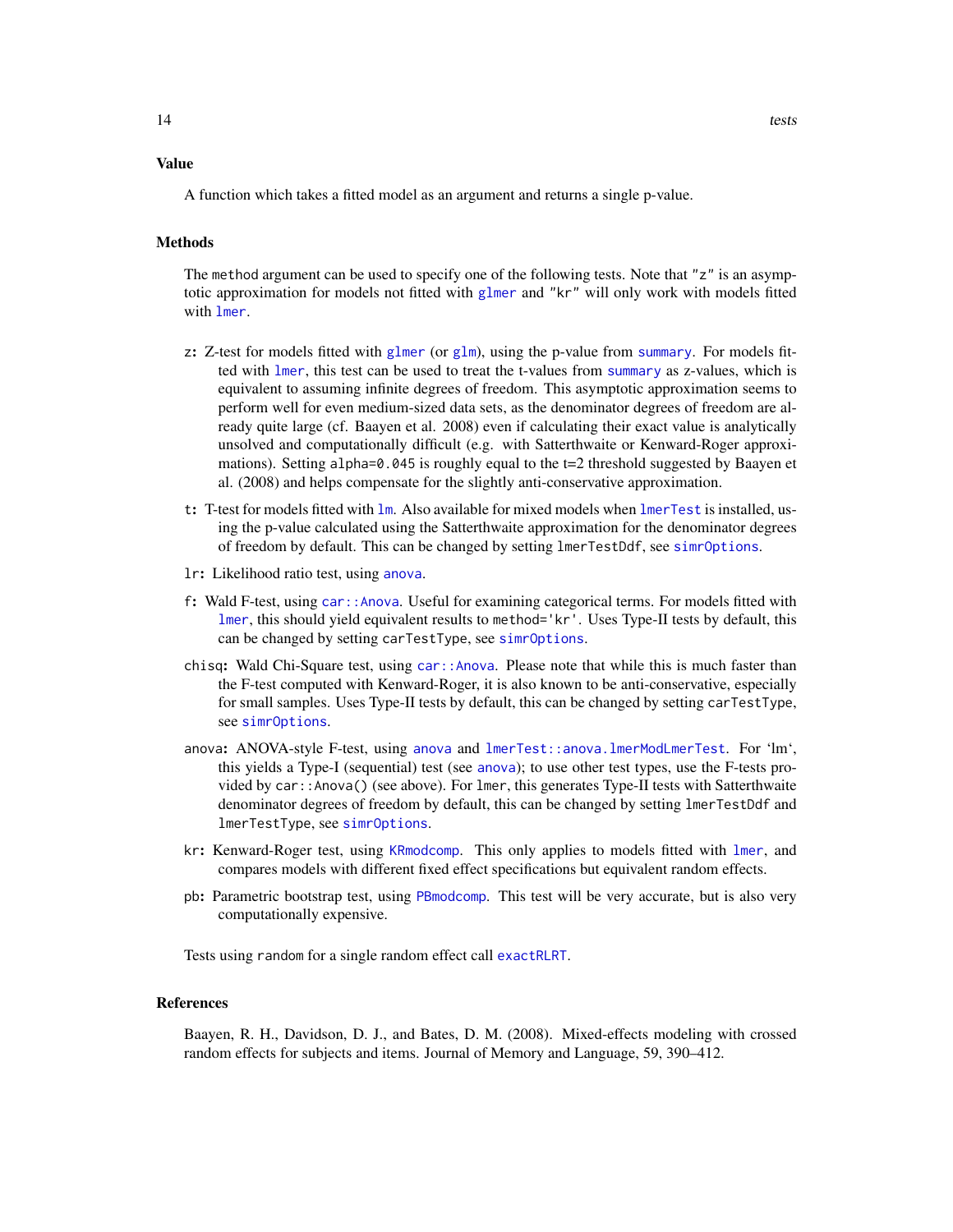tests and the state of the state of the state of the state of the state of the state of the state of the state of the state of the state of the state of the state of the state of the state of the state of the state of the

```
lm1 \leftarrow lmer(y \sim x + (x|g), data=simdata)lm0 \leftarrow lmer(y \sim x + (1|g), data=simdata)anova(lm1, lm0)
compare(. - x + (1|g))(1m1)rcompare(~ (1|g))(lm1)
## Not run: powerSim(fm1, compare(. \sim x + (1|g)))
```